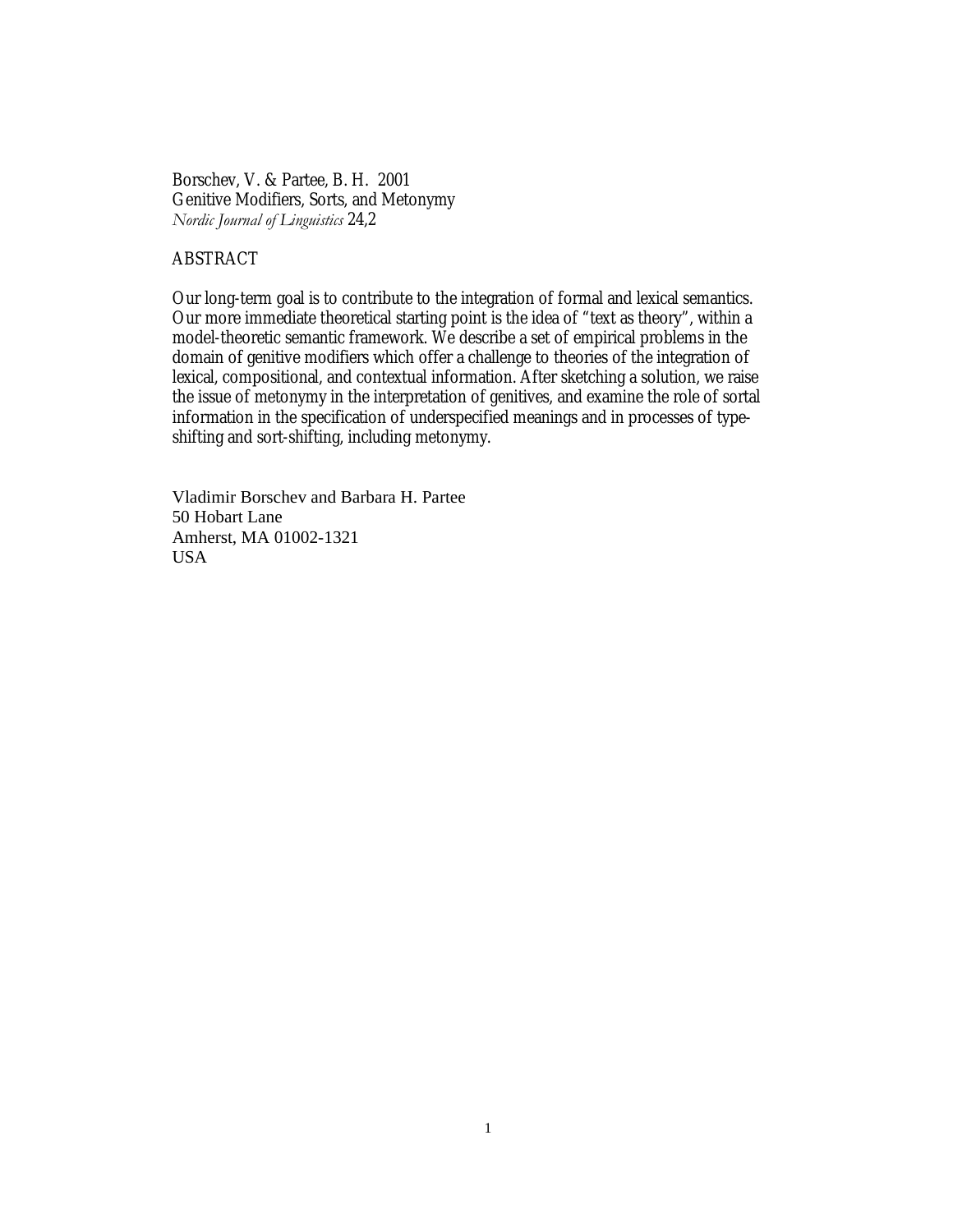#### **Genitive Modifiers, Sorts, and Metonymy1**

Vladimir Borschev, VINITI, Russian Academy of Sciences Barbara H. Partee, University of Massachusetts, Amherst borschev@online.ru, partee@linguist.umass.edu

#### **0. General background.**

l

 The present paper is set in the context of long-standing concerns with ontology in the foundations of model-theoretic semantics. The shift from attempts to make use of first-order predicate logic in linguistic semantics to the use of more powerful logics accompanied by more richer model structures has brought with it the need for a correspondingly more sophisticated approach to the ontological choices to be made in any formal semantic theory.

 Predicate logic has a very simple ontology: entities, truth values, and n-ary relations. Montague's intensional logic (Montague 1973), on the other hand, uses a model theory that includes (unstructured domains of) entities, possible worlds, and times. The model structure is further enriched with functional and intensional types.

 The study of questions concerning the appropriate model structures for a formal semantics of natural languages has been called "Natural language metaphysics" (Bach 1986a, 1986b). One example of an important innovation in this area is the proposal by Godehard Link for a semilattice structure in the entity domain (Link 1983) as a crucial ingredient in the account of plurals and mass terms. Recent work concerning a proposed event argument in the argument structure of many or all verbs (see, for example, Kratzer 1994, 1995, Parsons 1985, 1990, Rothstein 1998, Tenny & Pustejovsky 2000) has shown even more clearly how important and how difficult the decisions about underlying model structure can be in the overall semantic enterprise.

 In Russian lexical semantics the corresponding area of concern is formulated as the investigation of the *naivnaja kartina mira* 'naïve picture of the world' (Apresjan 1974, 1986, Apresjan et al. 1969). Both the western and the Russian approaches strive, albeit often using different tools and different kinds of argumentation, to identify presuppositions about the nature of the world (the model structure) implicit in human language, whether in the structure of the lexicon or in the the semantics of structural elements such as tense and aspect or the subjunctive mood.

 Our long-term goal is to contribute to the smooth integration of formal and lexical semantics, including the convergence of the investigations of natural language metaphysics with investigations into *naivnaja kartina mira.* Our focus in this paper is the role of sortal information in the specification of underspecified meanings and in processes of type-shifting and sort-shifting, including metonymy.

 $1$ <sup>1</sup> The authors wish to thank many colleagues for suggestions and discussion, especially Carl Vikner, Per Anker Jensen, other participants in the OntoQuery workshop, Elena Paducheva, and Ekaterina Rakhilina. Parts of this material were presented by one or both authors in graduate courses in Leipzig, Potsdam, Kolding, Moscow, and Prague, in a reading group at UMass Amherst, and in lectures in Berlin, Munich, Kleinwalsertal, Bloomington, Swarthmore, and Tel Aviv, at ESCOL 1999 and at the conference "Approaching the Grammar of Adjuncts" in Oslo. We are grateful to members of those audiences for useful suggestions. The first parts of this paper overlap with parts of Borschev and Partee (1999b) and Partee and Borschev (2000).

This material is based upon work supported by the National Science Foundation under Grant No. BCS-9905748.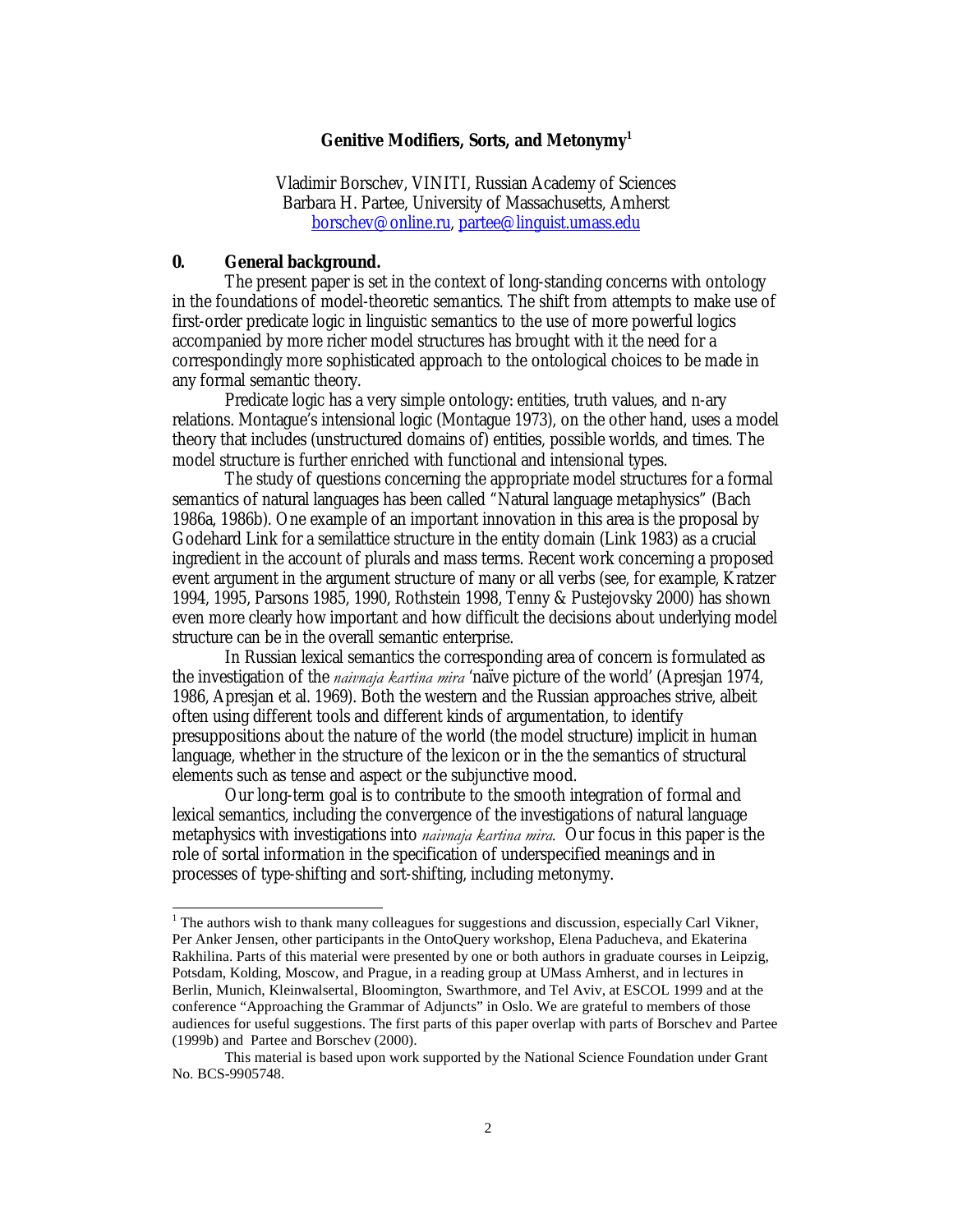The structure of the paper is as follows. In Section 1 we present a brief sketch of our theoretical starting point, the idea of "text as theory", working within a modeltheoretic semantic framework. In Section 2 we describe a set of empirical problems in the domain of genitive modifiers which offer a challenge to any theory of the integration of lexical, compositional, and contextual information. In Section 3 we present our solution as developed in Partee and Borschev (1998, 2000), partly in tandem with the work of Vikner and Jensen (1999). The issue of metonymy in the interpretation of genitives is the subject of Section 4, which draws in part on work reported in Borschev and Partee (1999b). Related work by Dölling, Hobbs, and others who have worked on the development specific systems of sortal information and on metonymy as sortal coercion is described briefly in the final Section 5.

### **1. The framework: text as a theory.**

 Our framework is the integration of the compositional "semantics of syntax" given by formal semantics with a lexical semantics largely in the style of the Moscow school.

 In formal semantics a sentence is represented by a formula of a metalanguage such as Montague's intensional logic in which lexical items are primitives. The Moscow semantic school represents lexical meanings as dictionary definitions (necessary and sufficient conditions). In recent work (Borschev & Partee 1998, Partee & Borschev 1998), we have proposed to represent lexical information in the form of sets of meaning postulates, which makes it possible to integrate lexical semantics with the compositional "semantics of syntax" given by formal semantics. We believe the use of meaning postulates is consistent with the core of actual Moscow school practice.

 Working compositionally, combining formulas of syntactic constructions with lexical postulates (and in principle with formulas representing various kinds of contextual information), we obtain in the result a set of formulas representing a sentence or a text.

 Thus, we represent a sentence or a text as a *theory* consisting of different sorts of formulas, i.e. different sorts of axioms and their entailments. By "theory" here, we mean the set of axioms from various sources plus the consequences that can be drawn from these axioms, which together constitute the interpretation of such a sentence in a given context. Such a theory (see Borschev 1996) characterizes the class of all models that are consistent with the content of the given text, or of the text together with certain aspects of its context, if the theory includes axioms representing contextual information. The most general structure (features and constraints) of such models represent what the Moscow School calls "naivnaja kartina mira" 'the naive picture of the world' (Apresjan 1994), and what formal semanticists, following Bach (1986a, 1986b), call Natural Language Metaphysics.

 On our model-theoretic perspective, all of the "axioms" from all of the different sources jointly constrain the possible models, and their joint effects may account for phenomena ranging from ambiguity reduction to meaning-shift phenomena such as "coercion". It will undoubtedly turn out that the mechanism of axiom interaction is rather complicated, and may include modifications (shifts) in some axioms in the context of the others (Lascarides & Asher 1993).

 In this report we illustrate one possible mechanism of such interactions, sortshifting and type-shifting operators. These operators are similar to operators considered by Jensen and Vikner (Jensen & Vikner 1994, Vikner & Jensen 1999), differing in the extent to which our operators are based on sort descriptions.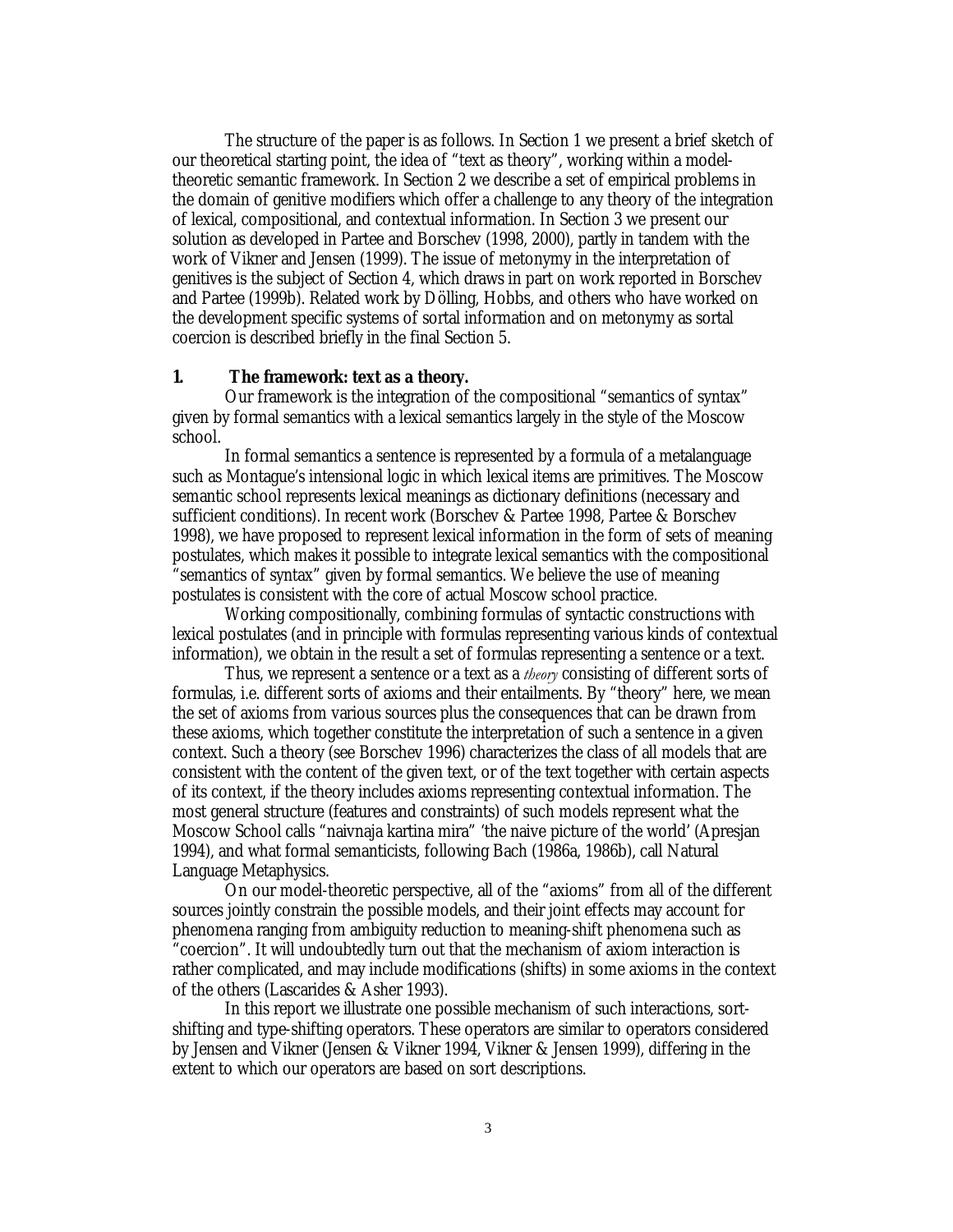## **2. The problem of the semantics of genitives.**

 Our topic for illustrating our concerns is the semantics of the Russian Genitive Modifier (GM) Construction exemplified in (1). Each phrase has a head noun (head N), here in the nominative, followed by a noun phrase (often just a single word, since Russian does not have articles) in the genitive, which we will call the GEN NP.

- (1) (a) *ljubitelí koöek*  lover-NOM-SG cat-GEN-PL 'lover of cats, cat-lover'  *rost čeloveka* height-NOM-SG man-GEN-SG 'height of the/a man'
	- **(b)** *nožka stola*  leg-NOM-SG table-GEN-SG 'leg of the table, table leg'  *stakan moloka*  glass-NOM-SG milk-GEN-SG 'glass of milk'

 *portret Peti* portrait-NOM-SG Petja-GEN 'picture of Petja'

(c) *sobaka dočeri* dog-NOM-SG daughter-GEN-SG 'the daughter's dog'

> *nebo Andreja Bolkonskogo* sky-NOM-SG Andrej-GEN Bolkonsky-GEN 'Andrej Bolkonsky's sky'

 Roughly speaking, the construction describes an entity or entities of a sort determined by the head noun, described as standing in a certain relation to some other entity or entities denoted by the genitive NP. Similar constructions exist in many languages.

## **2.1. The diversity of genitive relations.**

 One of the basic problems concerning this construction is the diversity of relations and their sources. Consider the examples above. In the examples in (1a), the relation is expressed by the head noun (but every time in a different way). The first entity (the first argument of the relation) is also denoted by the head noun and the (second) argument of the relation – by GEN NP.

 In the examples in (1b) the picture is more complicated. The head nouns here are not "relational". They denote classes of entities and can be used without genitive (or adjectives). But relations (used in constructions) can be extracted from their meaning. In a way, the "normal" meaning of these nouns often becomes shifted in these constructions. (Note: we are quite uncertain whether  $n \circ \xi \circ \xi a$  belongs in group (1a) or (1b); here we are treating it as a one-place predicate which is easily shiftable to a two-place relation.)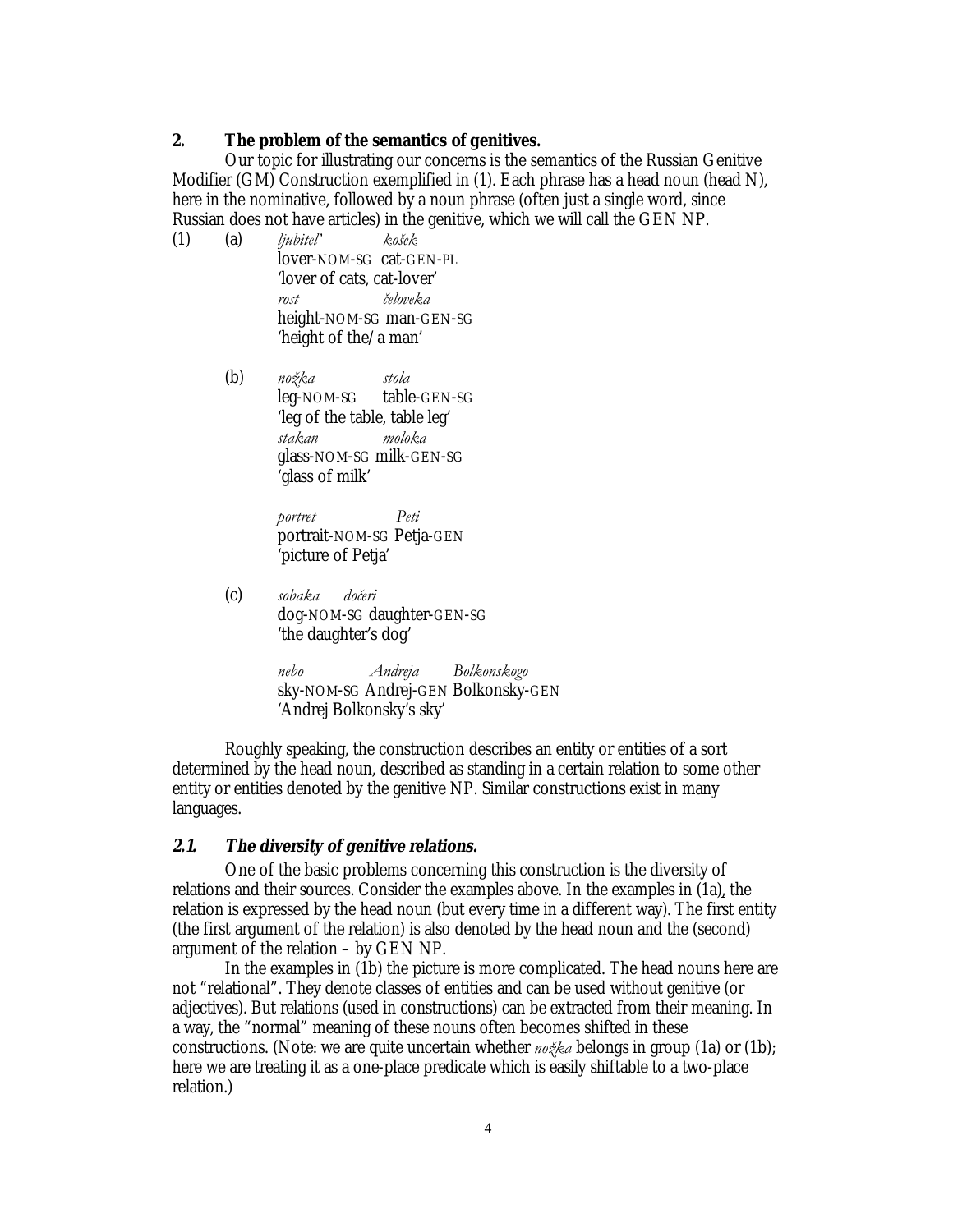In the examples in (1c) with head nouns that do not (normally) express relations, we need to explain where the "genitive relation" comes from. Sometimes, as in *nebo Andreja Bolkonskogo* 'Andrej Bolkonsky's sky', the relation is unclear without a strong supporting context (such as the description in *War and Peace* of the sky seen by the wounded Bolkonsky). Note that strong context can overrule normal relational usage of head noun (*ljubovniki Rodena* – 'Rodin's lovers'). In the case of *sobaka dočeri* 'the daughter's dog', the "default" choice of 'ownership' or 'possession' seems to come from 'typical preferences' of the genitive construction itself.

### **2.2. One or many constructions?**

Our thesis corresponds to the traditional description of the Russian GM construction. We think that this construction has a uniform semantic interpretation. We argue that in the semantics of the GM construction, the GEN NP is always of a semantic type which "looks for" a relational interpretation of the head N. The diversity of interpretations reflects the diversity of ways in which the head N may be or may come to be construed as involving a relation. The lexical semantics may supply a relation through the sortal information concerning the head N. When it does not, then lexical semantics, background, and contextual information interact in facilitating a shift of the sense of the head N to an appropriate relational interpretation.

 In recent work of Jensen and Vikner (Jensen & Vikner 1994, Vikner & Jensen 1999) and in our own recent work (Borschev & Partee 1999a, 1999b, Partee 1997) there is an ongoing discussion of whether and how possessive constructions in Danish and English must be split into two, depending on whether the head N is relational or not. Jensen and Vikner have made innovative use of lexical semantics schemes proposed by Pustejovsky. In Borschev and Partee (1999a, 1999b) , we basically followed Jensen and Vikner (Jensen & Vikner 1994, Vikner & Jensen 1999) in advocating a single rule plus coerced type-shifting, and we still believe that their approach is correct for the Russian genitive.<sup>2</sup>

 One part of our task is to understand the seemingly non-uniform contribution of lexical semantics to the interpretation. Much of the groundwork has been laid in work of Knorina ((Borschev & Knorina 1990, Knorina 1985, 1988, 1989, 1990, 1996)), who examined how differences in the fine-grained semantic sorts of the head N contribute to the determination of the particular relations that are evoked in the interpretation of the construction. The notion of semantic sorts, including relational classification into events and their participants, artifacts and their creators, images and imaged-objects, parts and wholes, etc., was argued by Knorina to underlie not only many details of the GM interpretation but also to be an essential part of the lexical semantics of each noun and to contribute centrally to metaphorical extensions of lexical and constructional meanings, including that of the GM construction. This conception of the role of the sortal classification of nouns, discussed below and in Borschev and Partee (1999b), is also related to the work of Jackendoff (1997) and Pustejovsky (1993, 1995).

## **3. A unified analysis of the Russian genitive modifier construction**

l

For the fundamental problem of providing a unified semantics for a construction whose meanings seem so diverse, the Russian GM construction is similar to the

 $2<sup>2</sup>$  In recent work we have begun to question whether the 'uniform genitive construction with coercion' approach is correct for English: see Partee and Borschev (2000, 2001).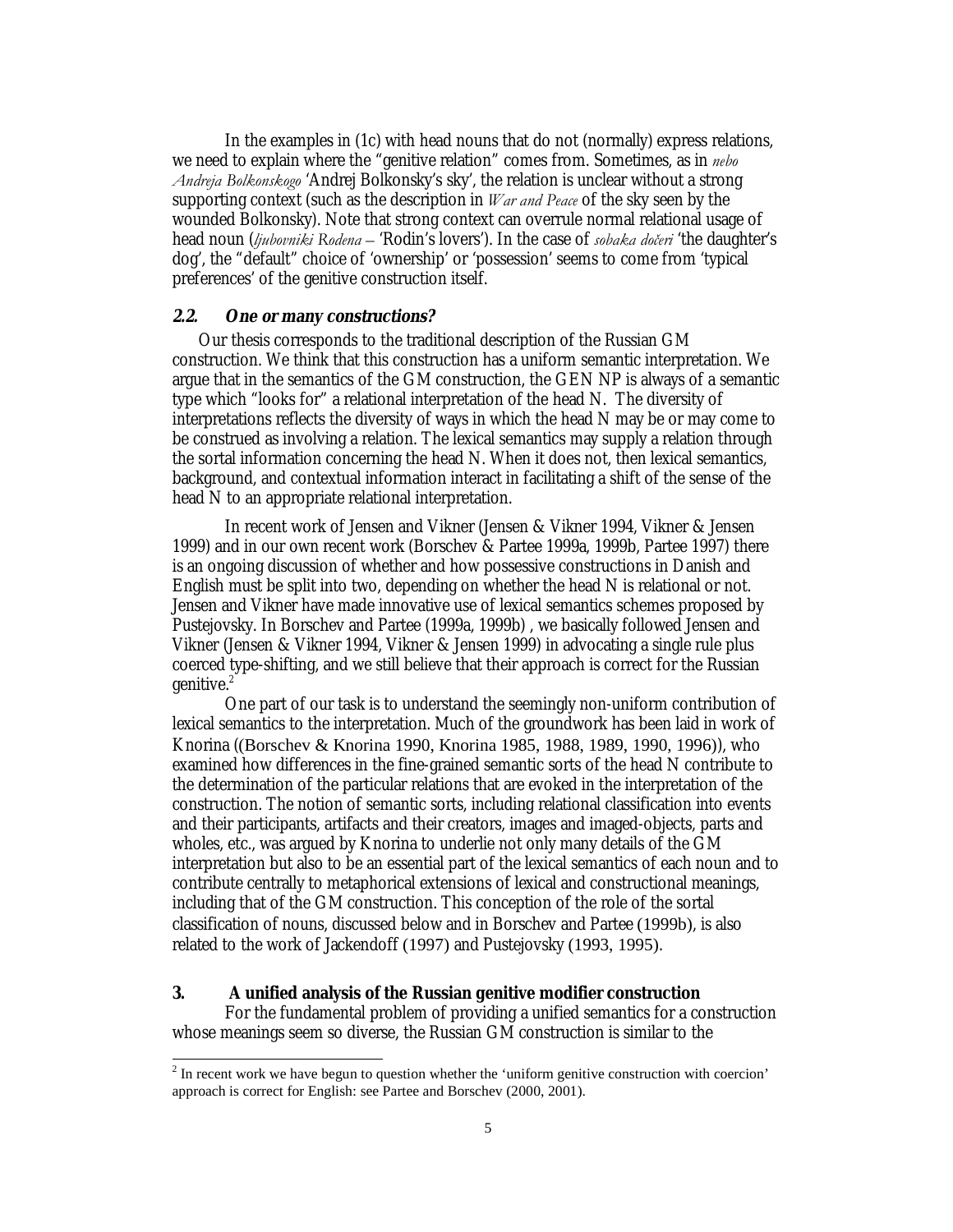possessive construction in English and in Danish, discussed and debated in the works by Jensen and Vikner and by Borschev and Partee mentioned above. The main features of the resulting unified analysis are as follows.

With the genitive construction, the head N or N-bar is always construed relationally, as being of type  $\langle e, \langle e, t \rangle \rangle$ ; this is the heart of the unified interpretation. But it is to be emphasized that relational Ns are still Ns; both simple and relational Ns characterize the entities filling their "referential role" as belonging to a certain "sort". In the type symbols we underline the type-e position corresponding to the "referential role", adapting the practice of Williams (1981). Relational Ns differ from simple sortal Ns in having an additional argument place; they describe their referents not only (and sometimes not primarily) as being of a certain "sort" but as standing in a certain relation to some other entity or entities. Using "Thing" as a place-holder for a sortal property and "Related-to" as a place-holder for a relation, the basic scheme of the interpretation of a simple sortal N is as in  $(2a)$ , and that of a relational N as in  $(2b)$ .

(2) a.  $\lambda x$ [**Thing**(*x*)]

l

b. λ*y*λ*x*[**Thing**(*x*) & **Related-to**-*y* (*x*)]

For different relational nouns, and for whole families of relational nouns of different sorts, there are different distributions of lexical information concerning the "sortal part" and the "relational part" of their meaning. These include important differences about how much is explicit in the lexicon and how much often comes from stereotypically associated information or from the context. We illustrate these remarks briefly here. More detailed treatment of some particular examples will be considered below.

A basic sortal N, type <e,t>, has a referential role and a characterizing property. In (3) below, where we treat  $n \circ \xi_{a}$  as basically a sortal noun, the referential role is filled by *x*, and the characterizing property is indicated as **nožka**.

(3) 
$$
no\{ka \in \mathbf{R} \mid \mathbf{R} \}
$$
 in type  $\langle \mathbf{e}, \mathbf{t} \rangle$   $\lambda \times \left[ \mathbf{no\mathbf{Z}ka}(\mathbf{x}) \right]$  'leg'

 A relational N's referential role is characterized as one term of a relation. We can represent a directly relational N as in (4a) (the more "standard" representation) or, following the schema of (2b), as in (4b); an indirectly relational N is represented as in (4c).

| (4) | a. <i>ljubitel</i> ' in type $\langle e, \langle e, t \rangle \rangle$ :        | $\lambda$ y $\lambda$ x[ <b>ljubitel'</b> (y)(x)]                                                                                        | 'lover' |
|-----|---------------------------------------------------------------------------------|------------------------------------------------------------------------------------------------------------------------------------------|---------|
|     | <b>b.</b> ljubitel' < <b>e</b> , < <b><u>e</u>, t</b> > >:                      | $\lambda$ y $\lambda$ x $\left\{ \text{person}(x) \& \text{ ljubitel}'(y)(x) \right\}$                                                   | 'lover' |
|     | c. <i>nožka</i> in type $\langle e, \langle \underline{e}, t \rangle \rangle$ : | $\lambda$ y $\lambda$ x $\left[\textbf{nožka}\left(\text{x}\right) \& \textbf{Part-of}\left(\text{y}\right)\left(\text{x}\right)\right]$ | 'leg'   |

The whole GM construction then picks out an entity or entities (of a sort determined by the head N), described as standing in a certain relation to some other entity or entities denoted by the GEN NP. The semantic "sort" of the head N often dictates a "most easily available" choice of relation, as discussed in Knorina (1988), Borschev and Knorina (1990), Pustejovsky (1995), Jensen and Vikner (1994).<sup>3</sup> Thus the classification of *nožka* as a 'furniture part' makes the relation 'Part of' saliently accessible.

<sup>&</sup>lt;sup>3</sup> Jensen and Vikner (Jensen & Vikner 1994) argue, and we agree, that part-whole information belongs in the lexical entry of the part, not that of the whole, as proposed by Pustejovsky; it is the part-nouns that are, or shift to become, relational nouns, not the whole-nouns.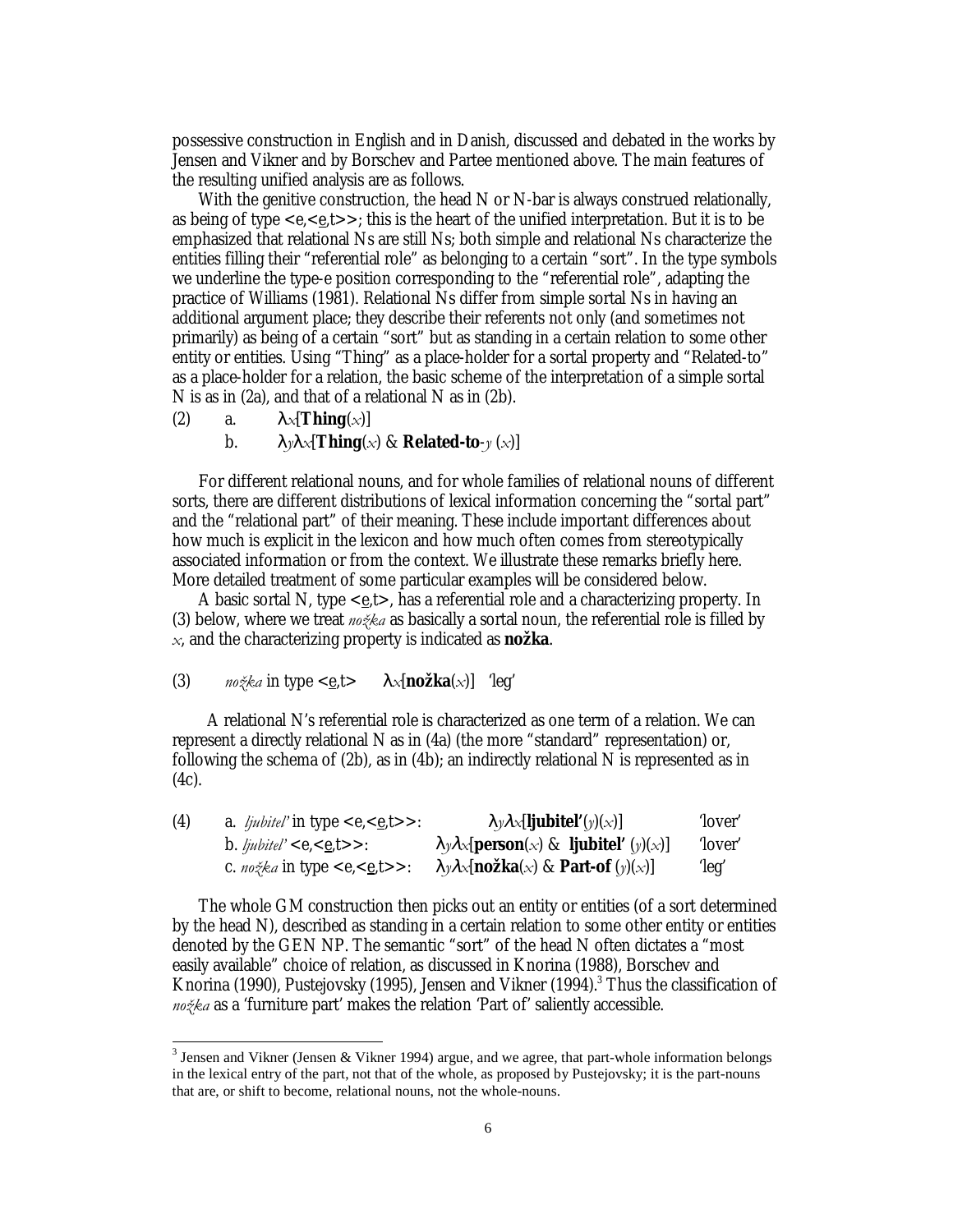In the cases where context contributes a salient relation, like the *nebo* case discussed earlier, we take the context to be locally enriching the normal dictionary 'theory' of *nebo*. This is our way of integrating the "contextual relation" cases into Jensen and Vikner's approach on which the head  $N$  is always the locus of the relation in the GM construction. So we represent the *nebo* example as in (5).

(5)  $nebo$  in type <e, <e, t>>:  $\lambda v \lambda x$  [**nebo** $(x)$  & **seen-by**  $(y)(x)$ ]

The rule for interpreting a GEN NP is simple and uniform, as illustrated in (6):

(6) GEN NP interpretation: *stola:* λ*R*[*R*(**stol**)]

 The resulting GEN NP meaning is partly modifier-like and partly argument-like: it is modifier-like in that it combines with an  $N$  meaning to give a new  $N$  meaning, but it is not a normal endocentric modifier, since it combines with an N meaning of type  $\langle e, \langle e, t \rangle$  to give a new N meaning of type  $\langle e, t \rangle$ . And it does this by "filling in" the internal argument role of the relational N meaning with the value of the NP in the GEN NP.

The rule for combining a GEN NP with a relational N is just function-argument application. The application of the GEN NP  $\mathit{stola}$  (see (6)) to the relational N  $\mathit{no\check{z}ka}$  (see  $(4c)$ ) is as shown in  $(7)$ .

(7)  $\lambda R[R(\text{stol})]( \lambda \lambda x[\text{nožka}(x) \& \text{Part- of } (\gamma(x)])$  $= \lambda y \lambda x$ [**nozka**(*x*) & **Part- of** (*y*)(*x*)] (**stol**)  $= \lambda x$ [**nožka**(*x*) & **Part-of** (**stol**)(*x*)]

The formulas given above are rather schematic, but indicate the basic ideas of our approach.

### **4. Metonymy. Sorts of head nouns and the semantics of the GM construction.**

 The interpretation of genitives often involves metonymy of various kinds. Here we consider several examples, beginning with some informal discussion.

### **4.1. Containers.**

In the examples in (8) below, the head nouns denote *containers*. We take *container* to be a sort of entity. We will not define it nor justify its existence, but consider some examples, whose syntactic structure is identical to that of the phrases in (1).

| (8) | <b>Stakan</b> moloka | 'glass of milk' |  |
|-----|----------------------|-----------------|--|
|     | jaščik jablok        | 'box of apples' |  |
|     | mašina drov          | 'truck of wood' |  |

Let us describe the basic meaning of *stakan* as **stakan1**, with semantic type <e,t>, by giving some rough and informal meaning postulates:

(9) **stakan1** is a *physical object*, *artifact*, *container*. It is a *vessel* for liquids and other substances. People use it to drink from.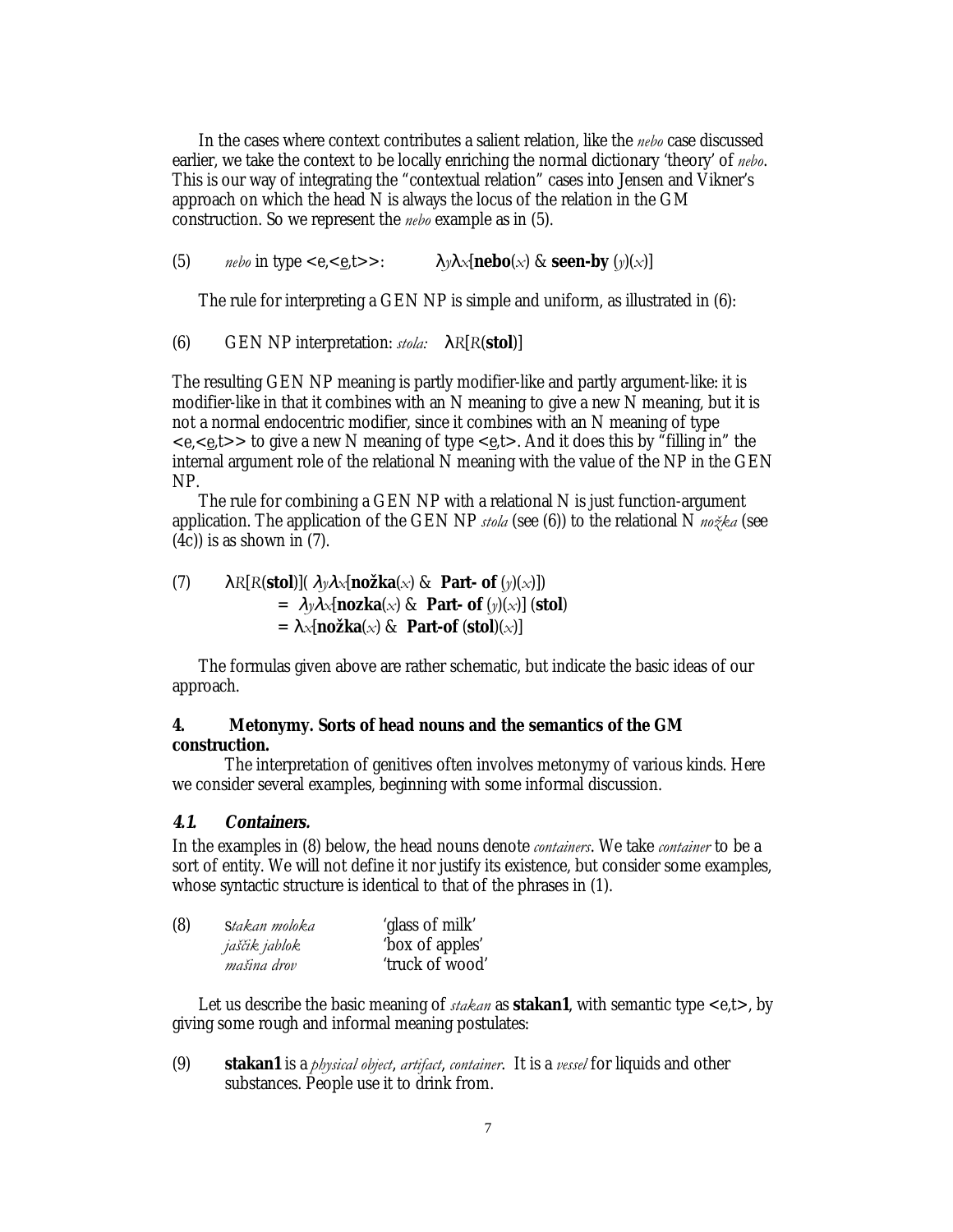As for every word whose sort is *container*, there exists a standard metonymy: *stakan moloka* is a quantity of milk, contained in a glass. This result of a metonymic shift, which we denote by **stakan2**, is a relational noun. Its semantic type is  $\langle e, \langle e, t \rangle \rangle$ . We can try to define its meaning in terms of that of the basic **stakan1** in the following way:

### (10) **stakan2** is a *quantity* of some *substance* filling some **stakan1**.

*Quantity* and *container* are two different sorts which are incompatible: it is impossible to be a glass and milk at the same time. But the metonymic "origin" of **stakan2** makes possible sentences of the kind: *On vypil stakan moloka, kotoryj stojal na stole* 'He drank a glass of milk which was standing on the table'. In this sentence *stakan* seems to belong to a kind of "paired sort" (something like a Cartesian product for sorts; Pustejovsky (1995) used the term *dotted type*).

 Note that it is possible to speak about **stakan3**, as a measure corresponding to a prototypical **stakan1.** Syntactically **stakan3** does not differ from **stakan2** and they have the same semantic type,  $\langle e, \langle e, t \rangle \rangle$ . But it is a different sort. Examples can be found in cookbooks: *add two glasses (cups) of milk, three eggs...* 

 The noun *maöina* 'car' or 'truck' is slightly more complex than *stakan*. If it is a *truck*, it has *kuzov ëa back part of a truckí* which is a *container*. So *maöina drov* 'a truck of wood' is a result of a double metonymic shift: from a *whole* to a *part* which is a *container,* and from a *container* to a *quantity*. Such a "two step shift" makes it more difficult to have the "pair" of the basic meaning and a *quantity* in the same sentence; (11) is at least very difficult to interpret as intended, if not ungrammatical.

(11) (?) *Za zimu on sûeg maöinu drov, kotoraja stojala u nego vo dvore.* 

'During the winter he burned the truck[ful] of wood which stood in his courtyard'

The word *öljapa* 'hat' is even more interesting. Consider the sentence: *On prines polnuju öljapu gribov* 'He brought a full hat of mushrooms'. *äljapa* is not a *container*; and the dictionary entry should not ascribe this sort to it. But the *form* of hat is similar to that of a container, and we understand that in the described situation it was used as a container. So the word *öljapa* in this sentence is understood, by a shift that is supported by the context, as a *container*. It is of interest to note that without the adjective *polnuju* 'full' the sentence does not sound good to the Russian ear, whereas with the adjective present, the intended context is readily accommodated. This adjective is most naturally interpreted as a property of a *container* and, in this way, helps to coerce the shift of the word *öljapa* to the sort *container*.

### **4.2. Possible schemes of formalization.**

 How should we formalize the range of meanings of nouns like *stakan* described above? The first possibility is to put into the dictionary definition of every word the list of all sorts to which the word belongs, and to write down all the different meanings of the word together with statements relating these meaning to each other.

Thus, for the entry **stakan2** we could have in the dictionary the formula: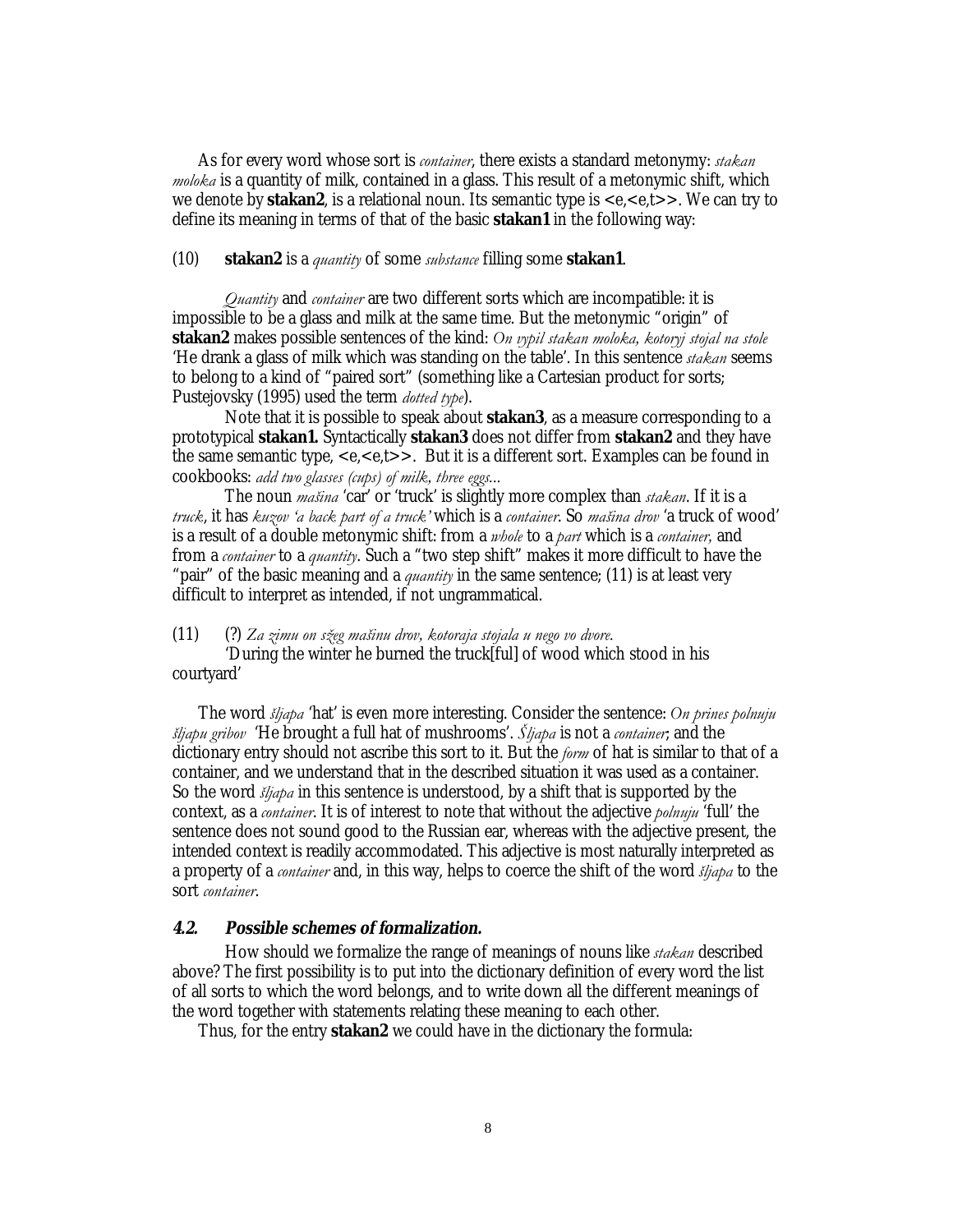### (12) a. **stakan2 (y)(x)** ⇔ **substance(y)** & **quantity(y)(x)** & ∃**z(stakan1(z)** &  $\mathbf{fills}(\mathbf{z})(\mathbf{x})$

or equivalently,

 b. **stakan2 =** λ**y**λ**x[substance(y)** & **quantity(y)(x)** & ∃**z(stakan1(z)** &  $\textbf{fills}(z)(x))$ ]

We consider the formulas (12a) and (12b) as an approximate translation of the "definition" (10). In them we have used the constants **substance** and **quantity** for sorts and the "normal" constant **fills.** 

Then we can get the expression for the whole construction *stakan moloka* 'glass of milk' (interpreted as a 'quantity of milk') in the following way. The function λ**R[**λ**x[R(moloko)(x)]]** will correspond to GEN NP, in this case the word *moloka* 'milk-GEN-SG'. Applying this function to the expression for **stakan2** (the right side of the formula (12b)), we get the expression for the whole construction *stakan moloka* in (13).

## (13) λ**x[substance(moloko)** & **quantity(moloko)(x)** & ∃**z(stakan1(z)** &  $\text{fills}(z)(x))$ ]

And for **stakan3** (*stakan* as a measure) we could have the formula (14), where **STAKAN**  is a measure of volume equal to the volume of prototypical *stakan* (for example, 200ml).

## $(14)$  **stakan3(** $y$ )( $x$ )  $\Leftrightarrow$  substance( $y$ ) & quantity( $y$ )( $x$ ) & (volume( $x$ ) = STAKAN)

But if we proceed in this way of "multiplying entities", we would be forced to write down analogous formulas for all containers: boxes, jars etc. And, what is worse, we would have to write down lexical entries for the "container" sense of words like *öljapa*  'hat'.

It would be better to describe the lexical meaning of the sort *container*, or in our terms, to write down <u>the theory</u> of this sort<sup>4</sup>. We give below a semiformal scheme of such a theory.

 $(15)$  **Container** $(y)(x)$ 

*sort* – *physical object* **<sup>x</sup>**  $usage - x$  can be used to hold/keep *substances* of the sort **y** *form*  $\alpha$  **x** has an inner part and when it is used to keep a substance **y**, **y** is inside of **x** 

*volume of* **x** –the volume of **x**'s inner part and so the volume of the substance that **<sup>x</sup>**can contain.

Such a theory will allow us to introduce the shift-operator **Quant**, generating for all words which can be considered as denoting containers (having the sort *container*) expressions similar to the expression for **stakan2:**

# (16) **The shift-operator Quant:**  Quant (P) =  $\lambda y \lambda x$ [substance(y) & quantity(y)(x) &  $\exists z(P(z) \& \text{fills}(z)(x))$ ]  **domain restriction: P** belongs to the sort **container**

 4 This approach is similar to use of *abstract data types* in computer science.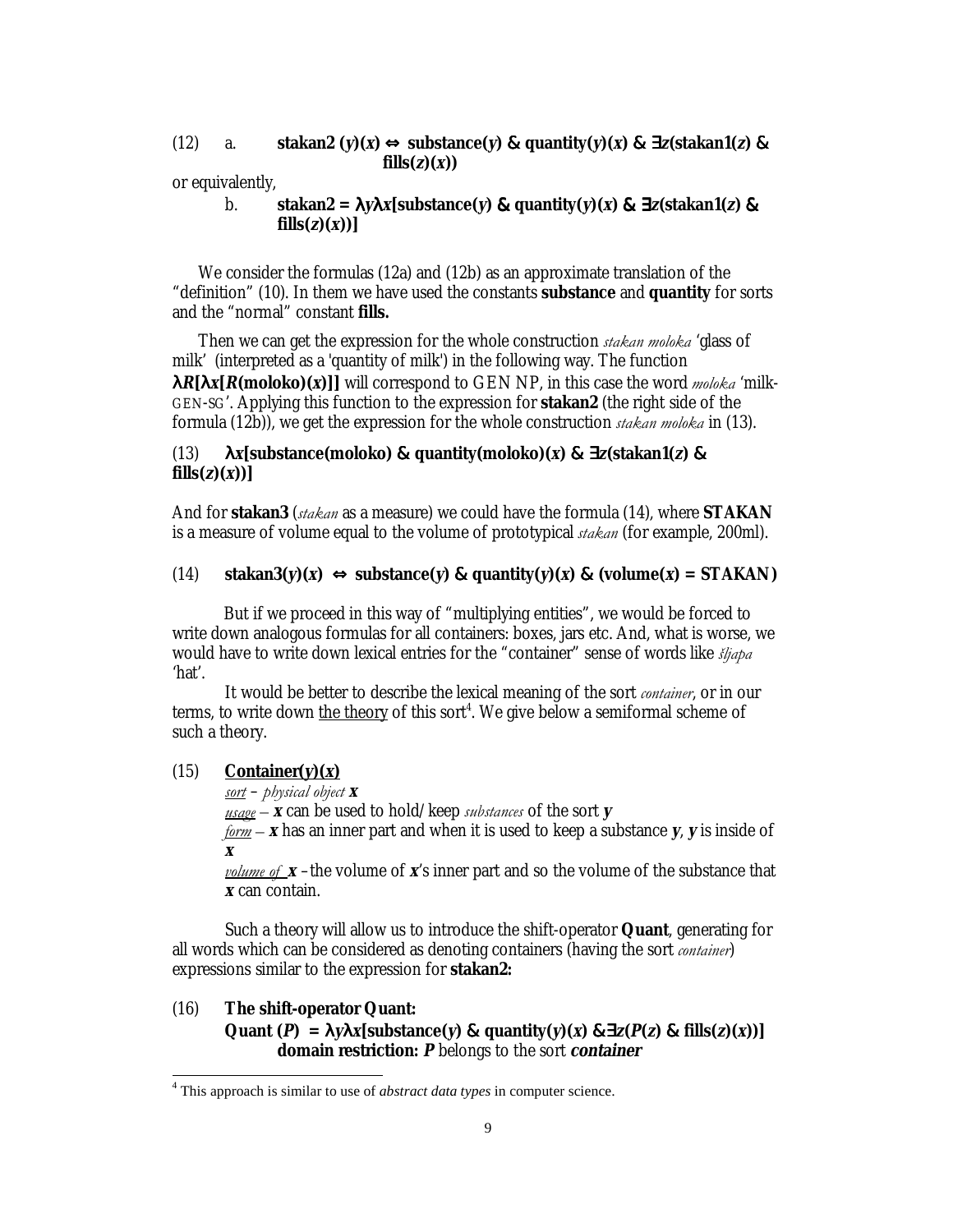### **output specification: Quant(P)** belongs to the sort **quantity**

Then, if the word belongs by its dictionary meaning to the sort *container* (like *stakan*) or can be understood as a *container* in a specific context (like *öljapa*), we can apply this operator to it and get an expression which corresponds to the result of metonymic shift of this word to the sort *quantity*. For example, if **P** is *stakan* (in this case we do not need to multiply *stakan*'s), we will get expression (17) for *stakan* shifted to the sort *quantity*:

### $\lambda y \lambda x [\text{substance}(y) \& \text{quantity}(y)(x) \& \exists z (\text{stakan1}(z) \& \text{fills-in}(z)(x))].$

 Let us consider one more example. *Portret* 'picture', *statuja* 'statue', *fotografija*  'photograph' – all these words belong to at least three sorts: *physical object, image* and *proizvedenie* 'creation'. For example, for the word *portret* we could introduce three constants: **portret1, portret2** and **portret3:** the first, non-relational, of the type *physical object*, and the other two relational, of the type  $\langle e, \langle e, t \rangle \rangle$ . The last two can be defined by the following equations:

## (18) a. **portret2 =**  $\lambda y \lambda x$ [portret1(x) & image(y)(x)] b. **portret3 =**  $\lambda y \lambda x$ [portret1 (*x*) & proizvedenie(*y*)(*x*)]

But again, not to multiply entities, it is better to introduce abstract objects *image* and *proizvedenie* and construct corresponding shift operators similar to the operator **Quant**..

## **4.3. Summary: conclusions about the Genitive Modifier construction and metonymy.**

 We think that Genitive Modifier Construction has a uniform semantic interpretation. We build it integrating the formula of a construction with "lexical formulas" of parts. Our description continues the work of Partee and of Jensen and Vikner. We also build on L. Knorina's work on sortal classification of head nouns. Using sortal characteristics of head nouns we describe the relations they supply. Descriptions of sorts are in a way similar to qualia structure of Pustejovsky. The possible metonymic shifts are defined on sorts. By describing these shifts for an abstract object representing a sort, we generate the different meanings for any noun which belongs to that sort, including the relational senses of the noun.

### **5. Related work on metonymy as coerced sort-shifting.**

#### **5.1. Semantic sorts.**

Montague grammar classically limited itself to compositional semantic issues, and considered lexical distinctions only down to the level of semantic types  $(e, < e, t)$ , etc.). Early work such as Michael Bennett's work on plurals (Bennett 1974) used distinctions in *type* to capture semantic distinctions which have later been argued (see especially Link 1983) to be better captured as distinctions in *sort* within a given type.

In Bennett's analysis, plural predicates were seen as predicates of *groups*, and *groups* were analyzed as sets of entities, hence of type  $\langle e,t\rangle$ ; a singular NP was of type  $\langle\langle e,t\rangle,t\rangle$ , while a semantically plural NP was of type  $\langle\langle e,t\rangle,t\rangle,t\rangle$ . This analysis required a corresponding multiplicity of types for adjectives and verbs, and therefore also for adverbials, and therefore also for prepositions. Because the type multiplicity was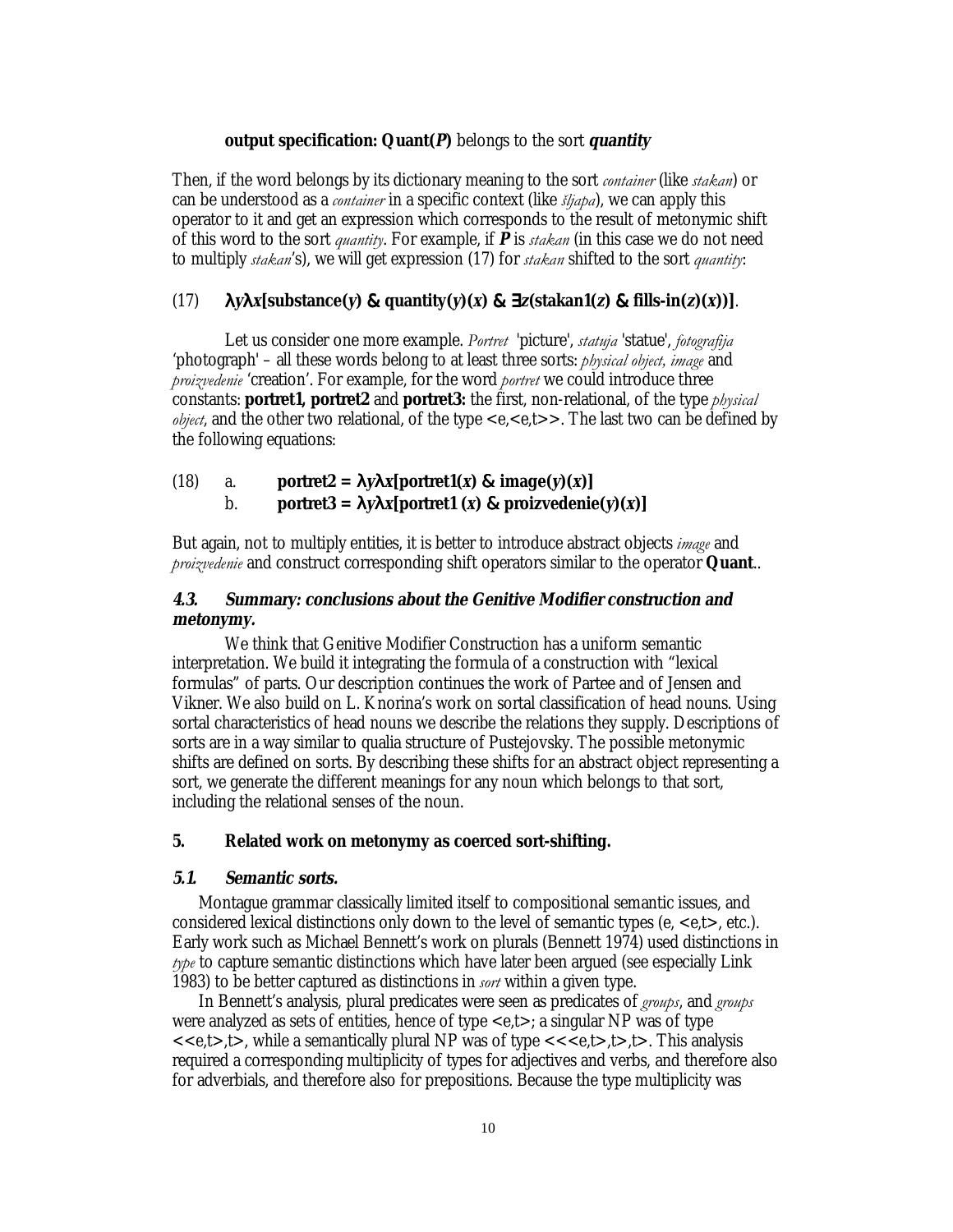systematic, it was not a fatal drawback, but it can be argued that an approach like Link's, which treats "plural entities" as a different *sort* within type e, provides a better fit with the structure of natural languages like English. (Link's work also makes possible a closer correspondence between mass nouns and plural nouns, which is a further advantage.)

Johannes Dölling, inspired by Bierwisch's "two-level semantics" ((Bierwisch & Schreuder 1992), argues in several papers (Dölling 1992a, 1992b, 1993, 1995, 1997) that there are several more fine-grained sorts that need to be distinguished besides just individuals vs. groups, and that 'plural individuals' should not be simply identified with 'groups'. In Dölling (1992a), he argues for the following distinct sorts, which have overlapping groupings into larger sorts:

Figure 1:

| <b>INDIV</b>   | <b>INDIV</b>        | <b>INDIV</b>      | <b>INDIV</b>          | <b>MASS</b>       | <b>MASS</b>  |
|----------------|---------------------|-------------------|-----------------------|-------------------|--------------|
| $- -$          | $- -$               | <b>COLLECTIVE</b> | COLLECTIVE            | COLLECTIVE        | $- -$        |
| <b>THINGS</b>  | <b>INSTITUTIONS</b> | <b>GROUPS</b>     | <b>CONFIGURATIONS</b> | <b>AGGREGATES</b> | <b>STUFF</b> |
| Dog            | school              | team              | Pile                  | furniture         | Gold         |
| <b>Student</b> | university          | family            | Collection            | clothing          | Coffee       |

The arguments for these distinctions include (a) systematic selectional restrictions among classes of verbs, adjectives, etc.; (b) systematic polysemy and sort-shifting that relates these sorts; and (c) consistency with commonsense ontological distinctions for which there are various kinds of evidence.

The largest sort, for all the entities above and also for "kinds", is U ("entity"); U is divided into "objects" (O) and "kinds of objects" K. The objects are further subdivided into the sorts in the chart above: "things" DO, "institutions" IO, "groups" GO, "configurations" CO, "aggregates" AO, and "stuff" SO. (There are corresponding subsorts of kinds, DK, IK, etc.) The domain of "persons" PS is a subdomain of the domain of the domain of things DO.

For each sort, there are axioms that characterize its internal part-whole (mereological) structure (basic axioms for the part-whole relation plus axioms relating to 'atomicity', the existence of sum-formation, etc.). And there are axioms that describe systematic relationships among the domains: the relation of each object-sort to its corresponding kind-sort, the relation of "constitution" that links things, groups, and aggregates to the things or stuff they are made up of.

For **institutions**, it is clear on the one hand that they have some special relation(s) to one or more persons – their supporters, representatives, employees, or the like. On the other hand, what the particular relationship is not constant for different nouns in this class, and may be more "empirical" than "lexical". This is typical of a kind of problem encountered in this area: being able to say for a class of lexical items that an important relation of a certain kind exists, but not being able to say just as a matter of knowledge of language what that relation is. To represent such relations, we can either use a constant whose interpretation is left rather vague, like  $\text{REP}_{\text{IO}}$  in Dölling (1992a) or  $\text{CONT}_{\text{I}}$  in Dölling (1995), or one might make use of context-dependent variables with some lexically specified constraints on their values. In any case, non-linguistic knowledge will be involved in many instances of interpreting the given constant or variable, as in the case of the metonymically shifted meanings of *newspaper* and *school* in the examples in (19).

- (19) a. The newspaper telephoned today.
	- b. My school will be playing a championship match tomorrow.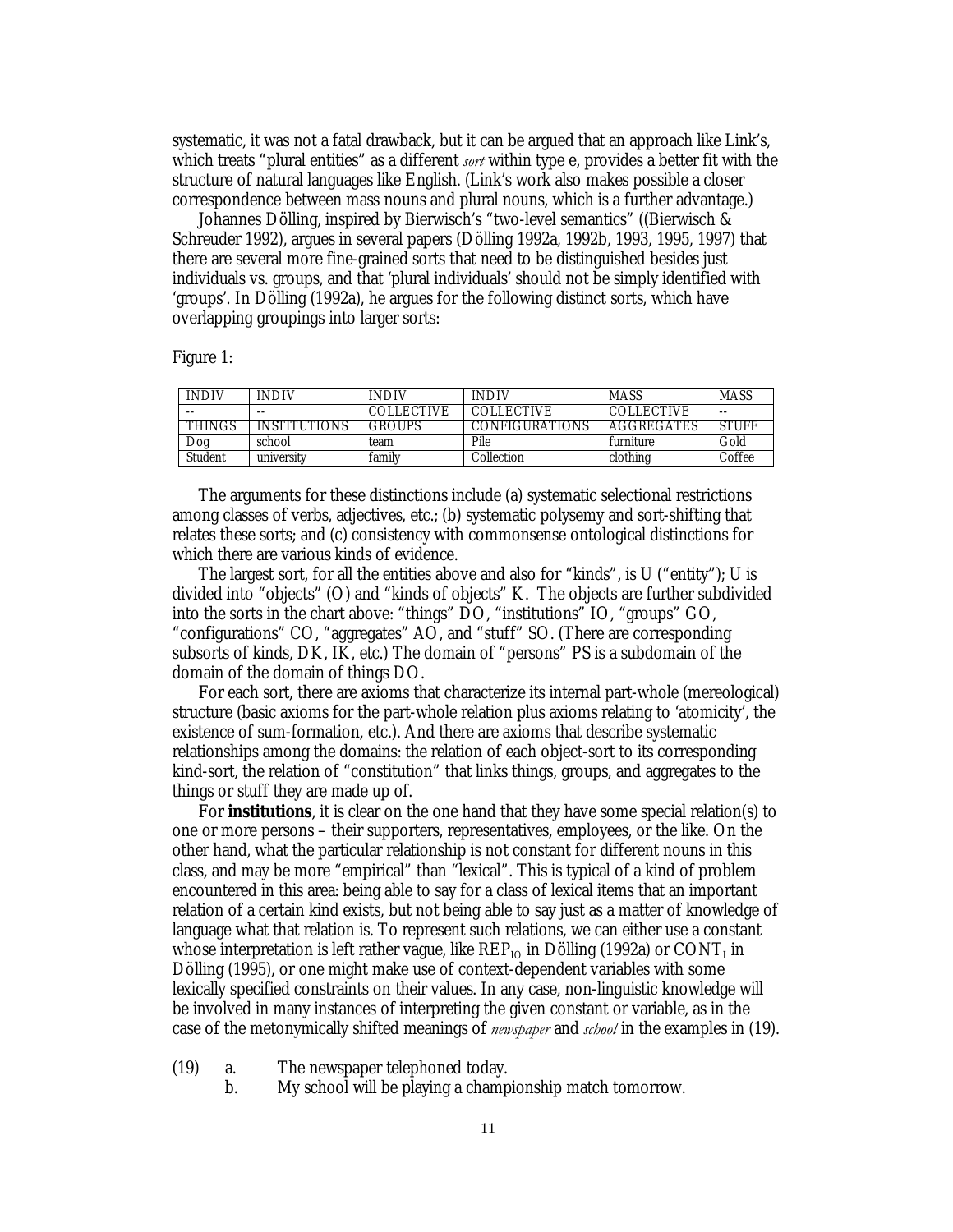c. That school admits very few foreign students.

## **5.2. Selectional restrictions**

 Dölling introduces a notation for restricting the range of values assigned to a variable:

(20) If  $\alpha$  is a variable of type *a* and  $\Phi$  is a predicate of type  $\langle a, t \rangle$ , then  $\alpha$ :  $\Phi \alpha$  is a restricted variable of type *a*. (Read " $x:Px$ " as "x with the restriction that  $Px$ ")

 The restriction operator is very useful for specifying the presuppositions of various predicates; see, for instance, its use in Heim and Kratzer (1998). One important use is to express sortal constraints that a word or phrase imposes on its arguments:

(21)  $[(\lambda \alpha : \Phi \alpha)[\Psi]]$  denotes a function whose domain is restricted to those entities d of the type of  $\alpha$  which are such that  $\Phi$  is true of d. Where defined, the function returns a value determined as usual by evaluating Ψ with d as the value for the variable  $\alpha$ . If  $\Phi$  is not true of d, then the function is undefined for d. ("Presupposition failure.")

For example, *widespread* can only apply to kinds. *Melt* applies only to stuff. *Stand on the table* applies only to things. *Have red hair* and *telephoned* apply only to persons. Intransitive *meet*  applies only to pluralities of persons (as indicated by the pluralized 'persons' sort ^PS.)

(22) a. *widespread*: (λ*x*:OK*x*)[WIDESPREAD*x*] b. *meet*: (λ*x*:^PS*x*)[MEET*x*]

Hence *sortal incorrectness* is modeled as presupposition failure, which in turn is modeled as the failure of a function to be able to apply to the argument that is given to it, i.e. a failure of function-argument application.

(23) #John is widespread. #My cats are widespread.  $\checkmark$  Cats are widespread. #John met yesterday.  $\checkmark$  John and I met yesterday.

## **5.3. Coercion by selectional restriction.**

 But violation of selectional restrictions does not always lead to anomaly; sometimes it leads to a *coerced* meaning shift, involving a shift in the sort of the noun. In (24a), the requirement that the subject of the verb *telephone* be human, together with the possibility of an appropriate shift for *newspaper*, discussed in more detail in section 5.4 below, leads to the likelihood of an interpretation in which a person who is a representative of the newspaper telephoned. In (24b), there is a possibility of interpreting the sentence as reporting the unremarkable fact that a particular copy of the newspaper has been sold. But if we are discussing the newspaper as a whole, and there is no salient copy that whose sale we might be talking about, there is a possible shift to the newspaper-producing-company as a 'corporate entity' that may be sold as a whole. Similarly, the examples in (25) involve different 'sorts' for the different construals of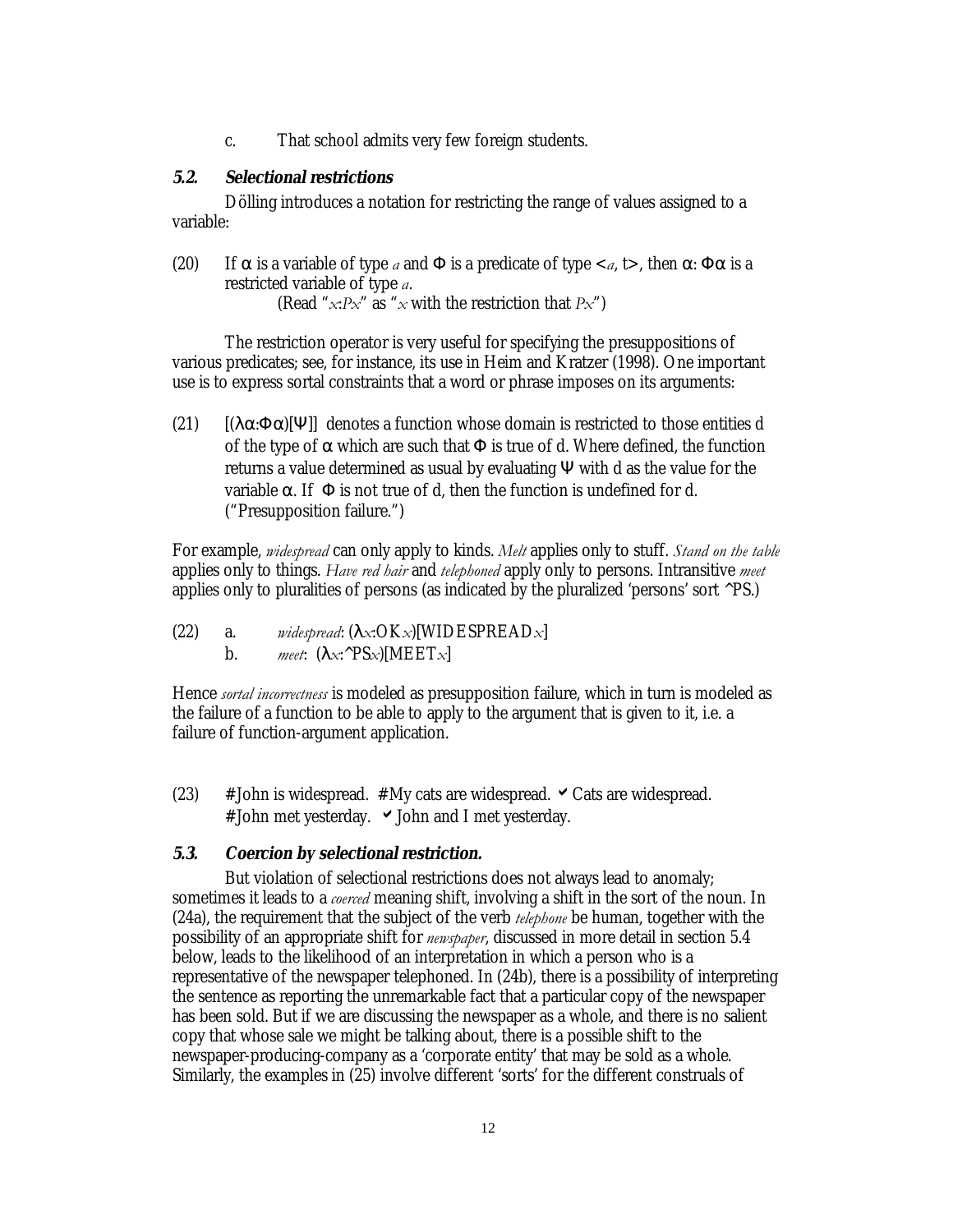*school*, all imposed by the sortal restricitons of the verb phrase: institution with properties of an animate agent; physical building; group of people.

- (24) a. The newspaper telephoned yesterday.
	- b. The newspaper has been sold.
- (25) a. The school gave a large amount of money.
	- b. The school stands near a forest.
	- c. The school met.

 Example (26) is ambiguous: it may be the material of the cup, or its contents, that is melting; both are presumably shifts, since *melt* applies to a substance rather than to an entity like a container.

(26) The cup is melting.

 This is where the existence of axioms connecting the various sorts comes into play; they help to license the kinds of shifts that are actually systematically possible. The study of the possible interpretations of such sentences is one major kind of evidence for the existence and nature of sort-shifting operations.

 The hypothesis that multiple 'chained' shifts become progressively harder to process means that such evidence that also help to determine which meanings are the most basic and which are derived by shifting.

 Dölling argues (as does Krifka 1995) that nouns start out denoting *kinds*; but there is a natural shift shifting them 'down' to being predicates of *things*; and from there they can further shift to more specialized predicates of either *individual things* or *pluralities of things*. These are fully general shifts. More specific shifts include such things as shifts from an institution to a physical building that contains it, or from an institution to a group of people 'conventionally associated with it'. More specific still may be the shift from a noun interpreted as a predicate of entities which fall under the sort *container* to an interpretation as predicate of the *contents* of the container, as in one reading of *The cup melted*.

### **5.4. Semantic operations of sort coercion.**

 Dölling (1995) gives a number of "templates of sort coercion", highlighting systematic properties of a number of sort-coercing operations, some from the literature, and some newly proposed. Some of them contain variables that represent crucial parameters that have to be supplied by the context (analogous to the "free R" relation discussed in connection with possessives in Partee (1997), Partee and Borschev (1998, 2000)). Here Dölling distinguishes between the *compositional semantic interpretation*, which leaves free variables as variables, and the *specified semantic representation*, which uses world knowledge to fill in a value for any free variables.

(27) The newspaper telephoned.

 Dölling derives the likely interpretation of (27) by a series of four steps (Dölling 1995, p.803). Initially, the noun *newspaper* starts out in the union of thing-kind and institution-kind.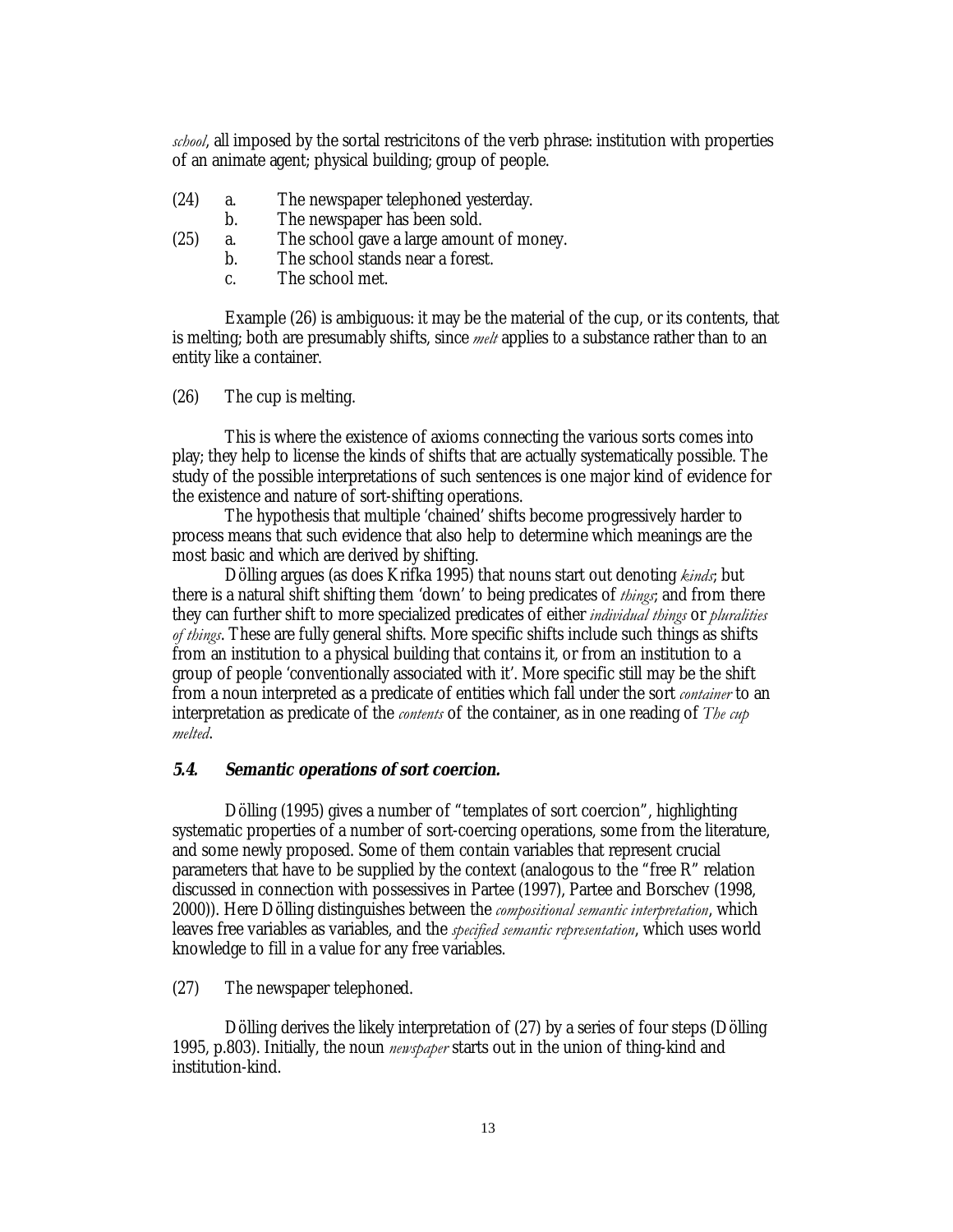The first shift is "Instantiation", from kind to object. This shifted *newspaper* is now in the sort "thing"  $\cup$  "institution".

The second shift is "Specification", from the union of sorts to just one sort; in this case, the result is the sort "Institution".

 The third shift is by the operation "Singular", differentiating singular and plural entities.

 The fourth shift is a specific operation labeled "SHIFT1", shifting from the institution to some person(s) associated with it by free relation *R*.

 The compositional interpretation ends there, with a formula that can be loosely paraphrased as "There is a y which bears relation R to the unique institution which in the given context instantiates the kind 'newspaper'".

 Then the "specified semantic interpretation" is obtained by using contextual knowledge to fix the relation R as "ASS" ("is/are associated with").

 One contrast between Dölling's approach and Pustejovsky's is that Pustejovsky looks for the basis of sortal coercions in the structure of the lexical entries, while Dölling looks for it in the structure of our commonsense knowledge of the ontological domains that underlie the sortal classification of lexical items. It seems to us that Dölling's approach has an advantage with respect to the problem of integrating linguistic and nonlinguistic sources of knowledge in disambiguation and shifting of lexical senses in context.

 The difference between the approach to coerced shifting in Partee and Borschev (1998) and that in Jensen and Vikner (1994) is similar to the just-mentioned difference between Dölling and Pustejovsky. Partee and Borschev (1998), like Dölling, appeal to (but do not explicitly provide or describe) a richly structured background theory of ontological sorts and potential sort-shifting operations among them. We have assumed that sortal information in lexical entries will provide some of the bridging concepts allowing for the interaction of linguistic and non-linguistic "axioms" in the building up of the integrated "theory" of the interpretation of a sentence in context.

 In recent works, the mutual influence of Borschev and Partee and Vikner and Jensen is becoming evident, as we have increasingly converged in recognizing the importance of both lexical and contextual factors and the need for a better-articulated theory of their interaction. Dölling's work gives a number of illustrations of how such an approach might work in some detail.

 Like many linguists, we have relatively little expertise in the area of knowledge representation, but we do not doubt that questions about the structure of non-linguistic knowledge, while difficult and controversial, are of importance for the study of sorts and natural language ontology. There are several kinds of works we should mention as of potential importance in this area.

 One problem which faces all attempts to account for the undeniable role of nonlinguistic knowledge, both in disambiguating among possible senses and in finding suitable ways to coerce meanings so that sortal conflicts can be resolved, is the problem that there is no apparent bound on the amount of commonsense or contextual knowledge that may be relevant to a coercion or a disambiguation. How do we choose what subset of the potentially infinitely many inferences that we *could* draw in a given situation to *actually* draw? This is the central issue addressed in (Hobbs et al. 1993) in their work on abduction.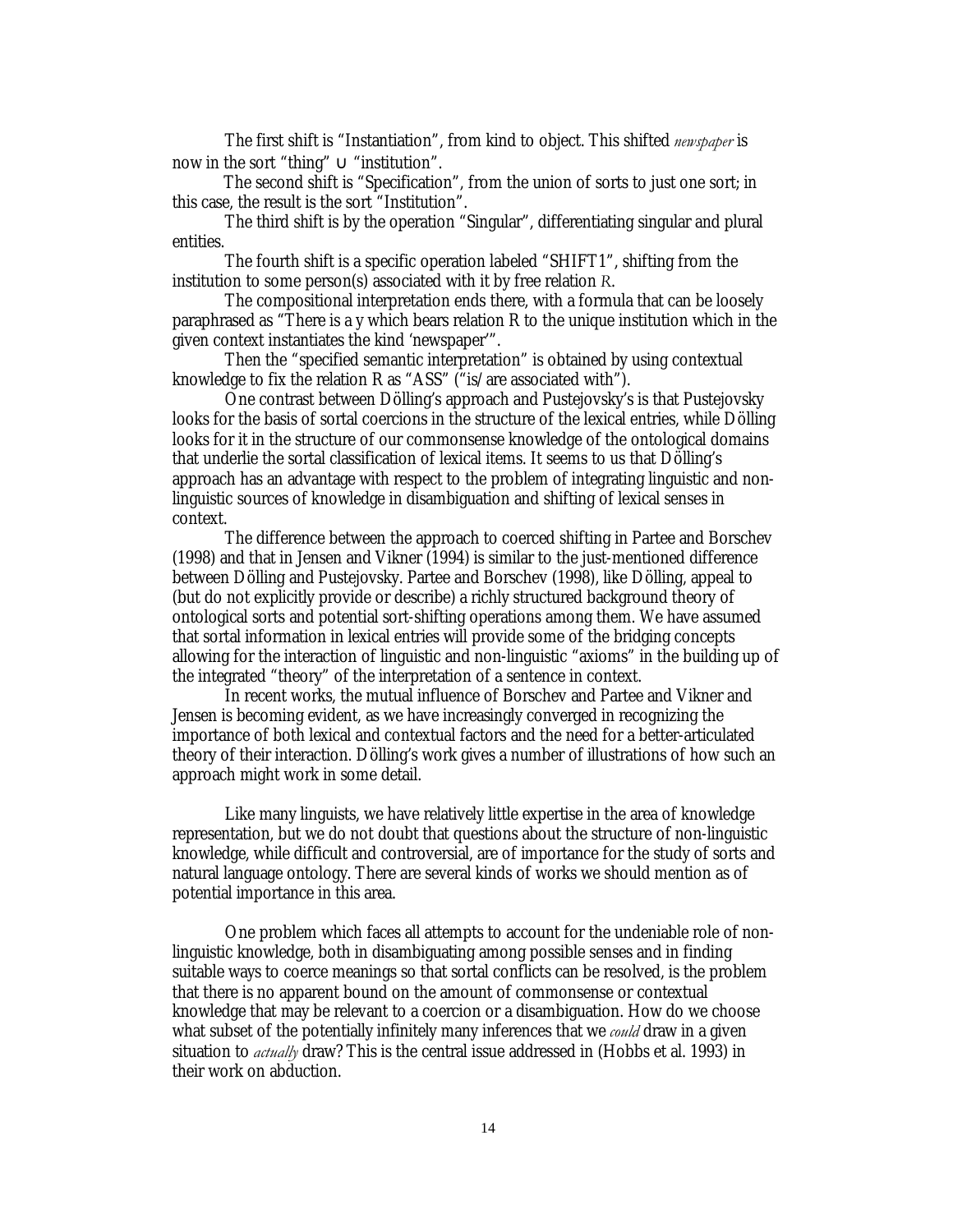(28) John got into the car and turned the key, but the engine didn't start.

 How are the uniqueness presuppositions of the three definite descriptions satisfied? The apparent answer is that we readily accommodate the presupposition that John has or has access to a car, that when one gets into a car, there is a unique most salient key (the one that starts the car), and that a car has a unique engine. But these are just a few of many more inferences that could be drawn. Do we also draw the (available) inferences that there is a unique windshield, a unique rear-view mirror, a front seat and probably a back seat, and all the other things we know about cars and car-starting situations? Those inferences are available if we need them, but given the many further such possibilities, and the inferences that would follow from those inferences, it hardly seems likely that they are all actually carried out.

 Abduction is characterized by Hobbs et al. as "inference to the best explanation". "The process of interpreting sentences in discourse can be viewed as the process of providing the best explanation of why the sentences would be true." (Hobbs et al. 1993, p.69)

 So the hearer assumes that the sentence the speaker produces is true (or at least that the speaker intends it to be taken as true), and the choice of inferences is driven in part by a non-deductive search for axioms which taken together would make the sentence true. Consider, for example, a sentence such as (29).

#### (29) The Boston office called.

 For interpreting such a sentence, three "local pragmatics" problems are identified: (A) What relation holds between Boston and the office? (B) How is the reference of "the Boston office" resolved? (C) What mechanism underlies the metonymy shift to "some person at the Boston office"?

 The basic idea is expressed in the statement: "Solving local pragmatics problems is equivalent to proving the logical form plus the constraints." (Hobbs et al. 1993, p.72)

 There is other recent work by Asher, Lascarides, and colleagues (Asher & Lascarides 1995, Copestake & Briscoe 1995, Lascarides & Copestake 1995, Lascarides et al. 1996) that also goes seriously into the problem of how we call upon the masses of background knowledge when we have to choose just the relevant bits to use in a given discourse interpretation problem. Some of these works also begin to tackle the crucial problem of how linguistic and non-linguistic information, in the form of both hard constraints and soft preferences, is integrated in processing the kinds of examples we have been discussing. This remains one of the most important and difficult problem areas that must be developed in order to progress from plausible accounts of individual examples to predictive and explanatory accounts that have both solid theoretical foundations and the potential for robust applicability to a wide variety of linguistic expressions and non-linguistic contexts. The challenging problem of metonymy provides an excellent meeting ground for anticipated advances in the study of ontological domains underlying language in linguistics, psychology, and artificial intelligence, and for the integration of formal and functional approaches, and of theoretical and applied investigations.

 Our own work makes a small contribution to this enterprise from the linguistic side; but our approach using the idea of "text as theory" will not be fully testable unless and until it can be embedded in a larger framework that includes a substantive theory of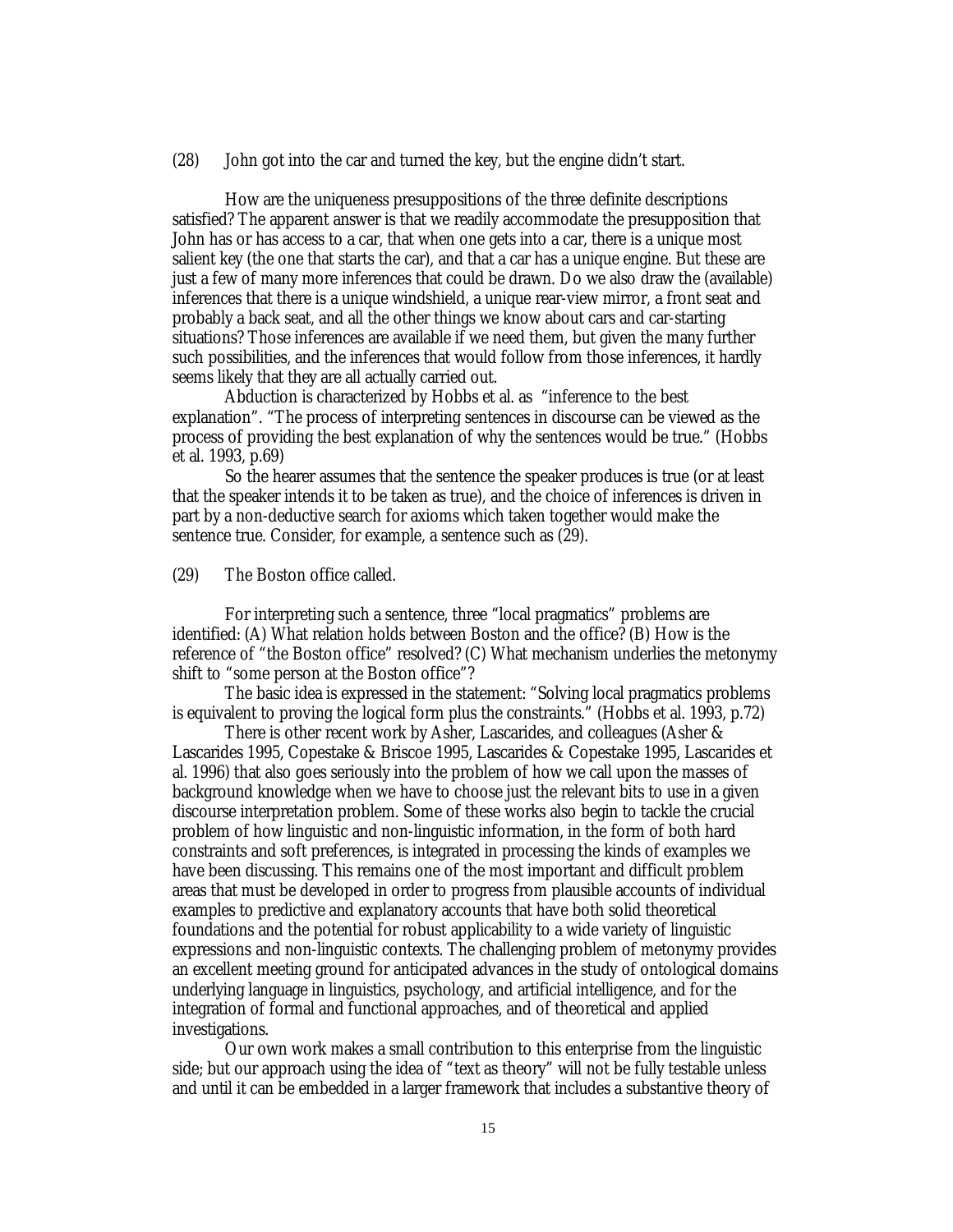natural language ontology and abductive or other methods for integrating relevant nonlinguistic knowledge with lexical and compositional semantic information, triggering metonymic and other shifts as appropriate.

### **References**

- Apresjan, J. D. 1974. *Leksicheskaja Semantika. Sinonimicheskie Sredstva Jazyka.* Moscow: Nauka.
- Apresjan, J. D. 1986. Dejksis V Leksike I Grammatike I Naivnaja Model' Mira [Deixis in Lexicon and Grammar and the Naive Model of the World]. *Semiotika i Informatika* 28.
- Apresjan, J. D. 1994. O Jazyke Tolkovanij I Semanticheskix Primitivax [on the Language of Lexical Explications and Semantic Primitives]. *Izvestija Rossiskoj Akademii Nauk, Serija lit. i jazyka* 53.
- Apresjan, J. D., Mel'chuk, I., & Zholkovsky, A. 1969. Semantics and Lexicography: Towards a New Type of Unilingual Dictionary. In *Studies in Syntax and Semantics*, ed. Kiefer, F., 1-33. Dordrecht: Reidel.
- Asher, N., & Lascarides, A. 1995. Lexical Disambiguation in a Discourse Context. *Journal of Semantics* 12:69-108.
- Bach, E. 1986a. The Algebra of Events. *Linguistics and Philosophy* 9:5-16.
- Bach, E. 1986b. Natural Language Metaphysics. In *Logic, Methodology, and Philosophy of Science Vii*, eds. Marcus, R. B., Dorn, G. J. W., & Weingartner, P., 573-595. Amsterdam: North-Holland.
- Bennett, M. 1974. Some Extensions of a Montague Fragment of English, University of California at Los Angeles: PhD. dissertation; distributed by Indiana University Linguistics Club.
- Bierwisch, M., & Schreuder, R. 1992. From Concepts to Lexical Items. *Cognition* 42:23- 60.
- Borschev, V., & Partee, B. H. 1998. Formal and Lexical Semantics and the Genitive in Negated Existential Sentences in Russian. In *Formal Approaches to Slavic Linguistics 6: The Connecticut Meeting 1997*, eds. Boskovic, e., Franks, S., & Snyder, W., 75-96. Ann Arbor: Michigan Slavic Publications.
- Borschev, V., & Partee, B. H. 1999a. Semantic Types and the Russian Genitive Modifier Construction. In *Formal Approaches to Slavic Linguistics: The Seattle Meeting 1998*, ed. al., K. D. e. Ann Arbor: Michigan Slavic Publications.
- Borschev, V., & Partee, B. H. 1999b. Semantika Genitivnoj Konstrukcii: Raznye Podxody K Formalizacii [Semantics of Genitive Construction: Different Approaches to Formalization]. In *Tipologija I Teorija Jazyka: Ot Opisanija K Ob" Jasneniju. K 60-Letiju Aleksandra Evgen'evia Kibrika [Typology and Linguistic Theory: From Description to Explanation. For the 60th Birthday of Aleksandr E. Kibrik]*, eds. Rakhilina, E. V., & Testelets, Y. G., 159-172. Moscow: Jazyki Russkoj Kul'tury.
- Borschev, V. B. 1996. Estestvennyi Jazyk Naivnaja Matematika Dlja Opisanija Naivnoj Kartiny Mira [Natural Language as Naïve Mathematics]. *Moscow Linguistic Almanac* 1:203-225.
- Borschev, V. B., & Knorina, L. V. 1990. Tipy Realij I Ix Jazykovoe Vosprijatie [Types of Entities and Their Perception in Language]. In *Language of Logic and Logic of Language*, 106-134. Moscow.
- Copestake, A., & Briscoe, T. 1995. Semi-Productive Polysemy and Sense Extension. *Journal of Semantics* 12:15-67.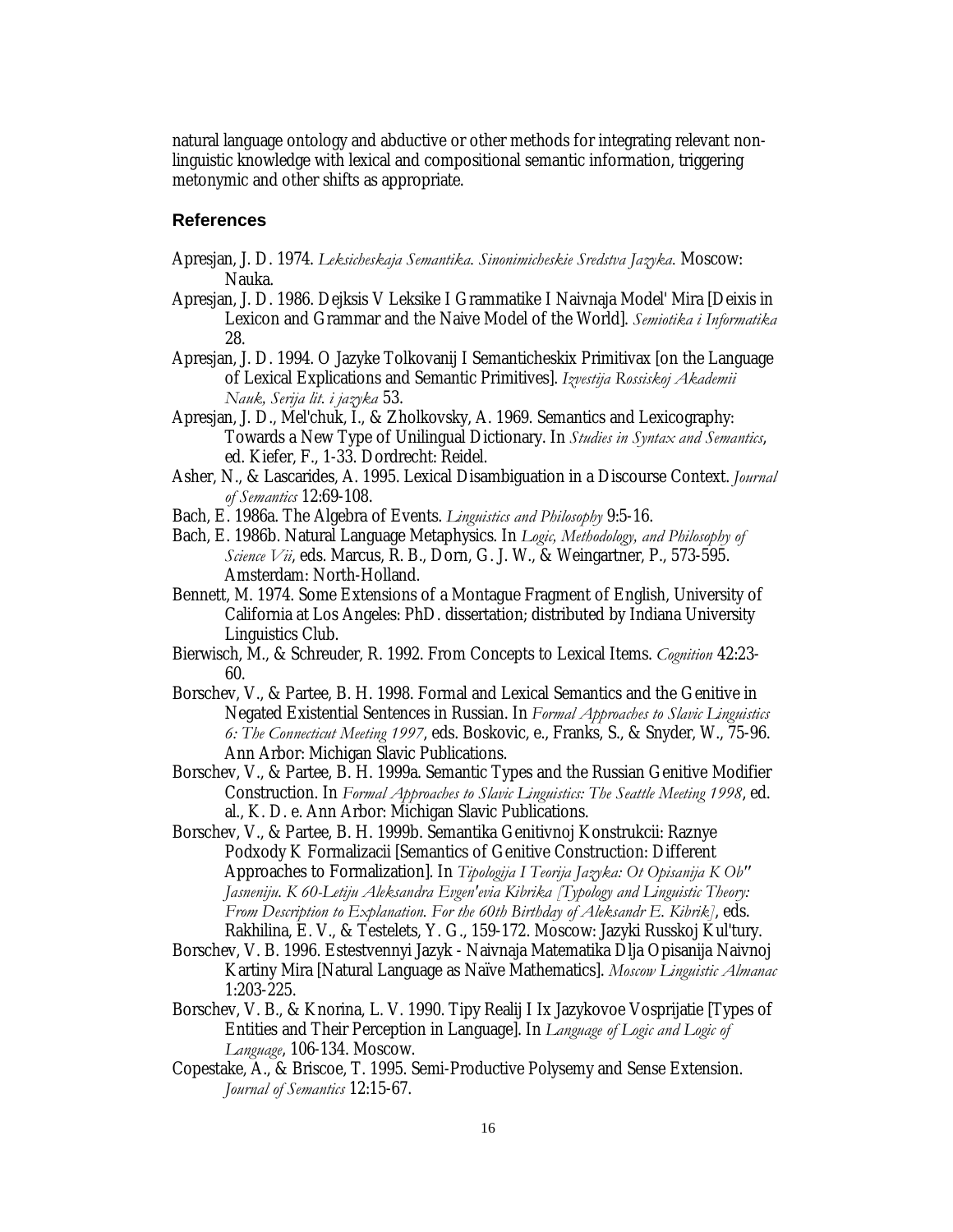- Dölling, J. 1992a. Flexible Interpretation Durch Sortenverschiebung. In *Fügungspotenzen*, eds. Zimmermann, I., & Strigin, A., 23-62. Berlin: Akademie Verlag.
- Dölling, J. 1992b. Polysemy and Sort Coercion in Semantic Representations. In *Discourse and Lexical Meaning: Proceedings of a Workshop of the Dfg Sonderforschungsbereich 340.*, eds. Bosch, P., & Gerstl, P., 61-78. Stuttgart: Arbeitspapiere des Sonderforschungsbereich 340: "Sprachtheoretische Grundlagen für die Computerlinguistik".
- Dölling, J. 1993. Commonsense Ontology and Semantics of Natural Language [1993]. *Sprachtypol. Univ. Forsch. (STUF)* 46:133-141.
- Dölling, J. 1995. Ontological Domains, Semantic Sorts and Systematic Ambiguity. *International Journal of Human-Computer Studies* 43:785-807.
- Dölling, J. 1997. Semantic Form and Abductive Fixation of Parameters. In *From Underspecification to Interpretation*, eds. van der Sandt, R., Blutner, R., & Bierwisch, M., 113-138. Heidelberg: IBM Deutschland.
- Heim, I., & Kratzer, A. 1998. *Semantics in Generative Grammar*. London: Blackwell.
- Hobbs, J. R., Stickel, M. E., Appelt, D. E., & Martin, P. 1993. Interpretation as Abduction. *Artificial Intelligence* 63:69-142.
- Jackendoff, R. S. 1997. *The Architecture of the Language Faculty*: Linguistic Inquiry Monographs ; 28. Cambridge, Mass.: MIT Press.
- Jensen, P. A., & Vikner, C. 1994. Lexical Knowledge and the Semantic Analysis of Danish Genitive Constructions. In *Topics in Knowledge-Based Nlp Systems*, eds. S.L.Hansen, & H.Wegener, 37-55. Copenhagen: Samfundslitteratur.
- Knorina, L. V. 1985. Ob Interpretacii Genitivnyx Konstrukcij [on the Interpretation of Genitive Constructions]. In *Theses of the Workshop "Semiotic Foundations of Intellectual Activity*. Moscow: VINITI.
- Knorina, L. V. 1988. Klassifikacija Leksiki I Slovarnye Definicii [Lexical Classification and Dictionary Definitions]. In *Nacional'naja Specifika Jazyka I Ee OtražEnie V Normativnom Slovare*, ed. Karaulov, J. N., 60-63. Moskva: Nauka.
- Knorina, L. V. 1989. Gentivnye Sravnenija V Poezii Pasternaka [Genitive Similes in the Poetry of Pasternak]. *Stilistika i poetika [Stylistics and Poetics]*.
- Knorina, L. V. 1990. Narushenija Sochetajemosti I Raznovidnosti Tropov V Genitivnoj Konstrukcii [Violations of Cooccurrence and Varieties of Tropes in Genitive Construction]. In *Contradictions and Anomalies of Text*, 115-124. Moscow.
- Knorina, L. V. 1996. The Range of Biblical Metaphors in Smikhut. *Moscow Linguistic Journal* 3:80-94.
- Kratzer, A. 1994. The Event Argument and the Semantics of Voice. Ms. UMass Amherst.
- Kratzer, A. 1995. Stage-Level and Individual-Level Predicates. In *The Generic Book*, eds. Carlson, G. N., & Pelletier, F. J., 125-175. Chicago: The University of Chicago Press.
- Krifka, M. 1995. Common Nouns: A Contrastive Analysis of Chinese and English. In *The Generic Book*, eds. Carlson, G. N., & Pelletier, F. J., 383-411. Chicago: The University of Chicago Press.
- Lascarides, A., & Asher, N. 1993. Temporal Interpretation, Discourse Relations and Commonsense Entailment. *Linguistics and Philosophy* 16:437-493.
- Lascarides, A., & Copestake, A. 1995. The Pragmatics of Word Meaning. In *Proceedings from Salt V*, eds. Simons, M., & Galloway, T., 204-221. Ithaca: Cornell University.
- Lascarides, A., Copestake, A., & Briscoe, T. 1996. Ambiguity and Coherence. *Journal of Semantics* 13:41-66.